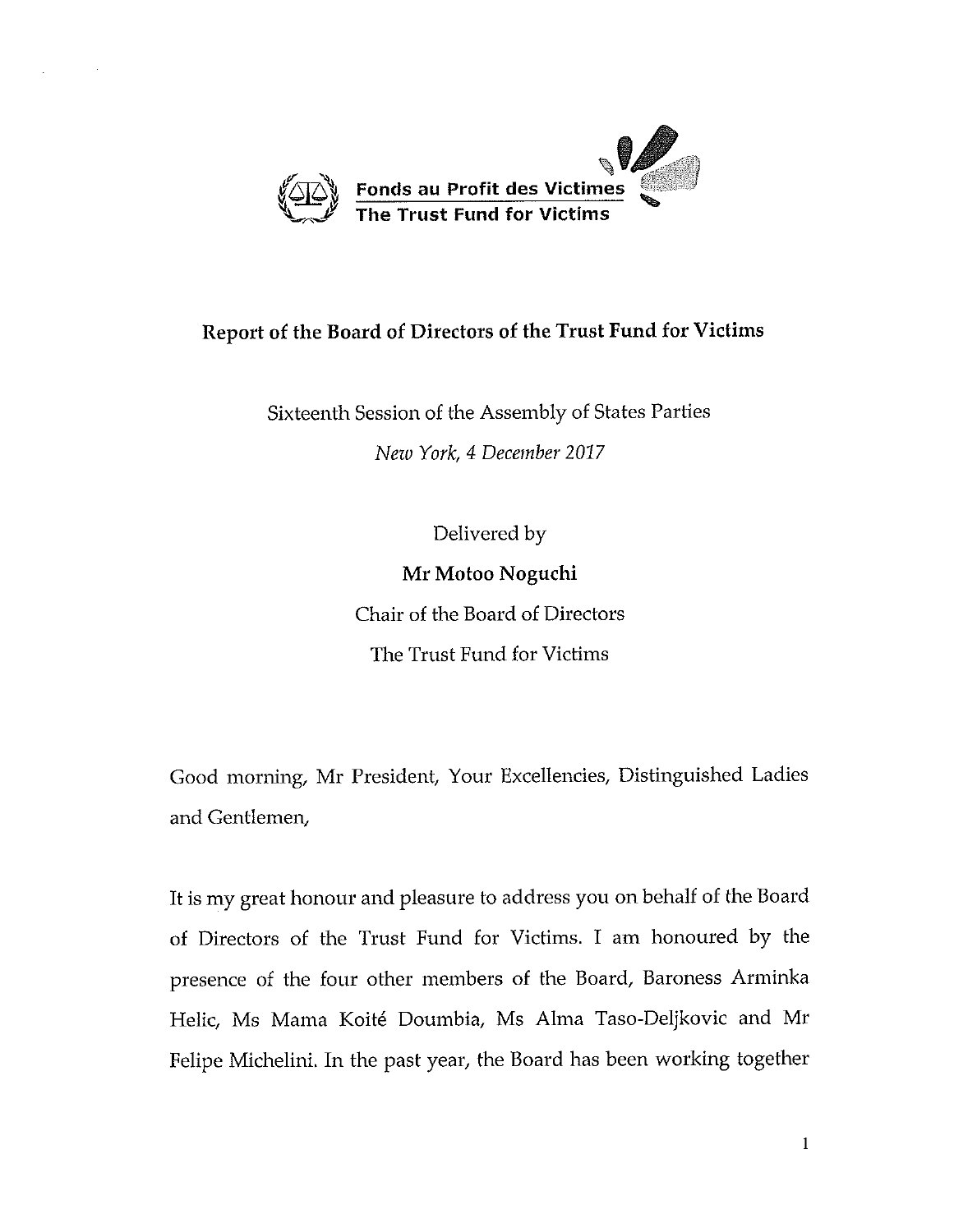actively to raise the profile of the TFV across the globe and to accompany the victims and their families in their communities.

We are very grateful for the support received from the Secretariat as well as from the Court's Principals and their staff members. We also thank you, Mr President, for your dedication to victims' justice and your leadership to promote it throughout your term as the President of the ASP.

Mr President,

In addition to the collective reparations order against Mr Lubanga, the Court issued this year collective and individual reparations orders in the Katanga case and the Al Mahdi case. Draft implementation plans submitted by the TFV was approved by the Chamber in the Lubanga case and the Katanga case, and the implementation of the reparations orders started in these two cases.

During the last few years, I kept telling this Assembly that the implementation of a reparations order was about to start, and now I can finally tell you that it has indeed started. For the first time in the history of the International Criminal Court on the eve of the 20<sup>th</sup> anniversary of the Rome Statute, reparations to victims, ordered by the Court and implemented by the Trust Fund for Victims, have now become a reality.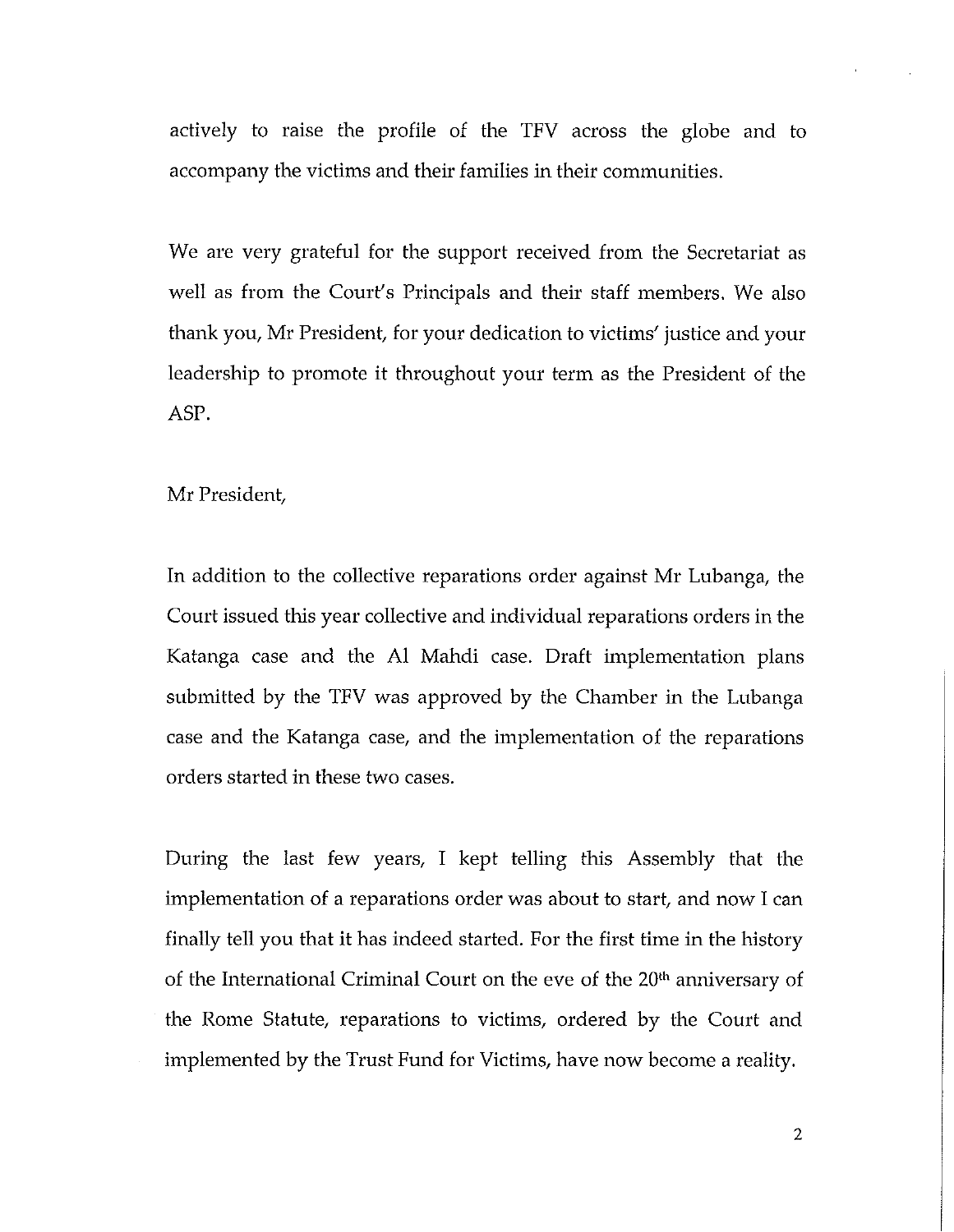The TFV Board and Secretariat are extremely proud of this, and we are thankful to all those who were with us in this long and winding road. This is still a very small first step for many victims who have been waiting for so long, but this first step has proven that the promise of reparative justice made in Rome was not an idealistic ambition but is something that can be turned into a reality.

The modalities and content of reparations that best suit each case are heavily affected by who and where the victims are. For example, direct victims in the Lubanga case are former child soldiers whose number is roughly estimated at 3,000. The victims in the Katanga case are 297 individuals who lived in Bogoro village at the time of attack. The victims in the Al Mahdi case are the family owners of the destroyed mausoleums, related associations, all other inhabitants of Timbuktu, the people of Mali, and the international community which also benefited from the world heritage sites.

The Trust Fund for Victims will continue to work hard to assist the relevant Chambers in determining the most appropriate reparations to victims. Whether to select collective or individual reparations, or the combination of both, remains a key question. Collective reparations often have clear individual benefits for victims, such as housing, education, vocational training, medical support and trauma counselling, and it is not an opposing notion to individual reparations.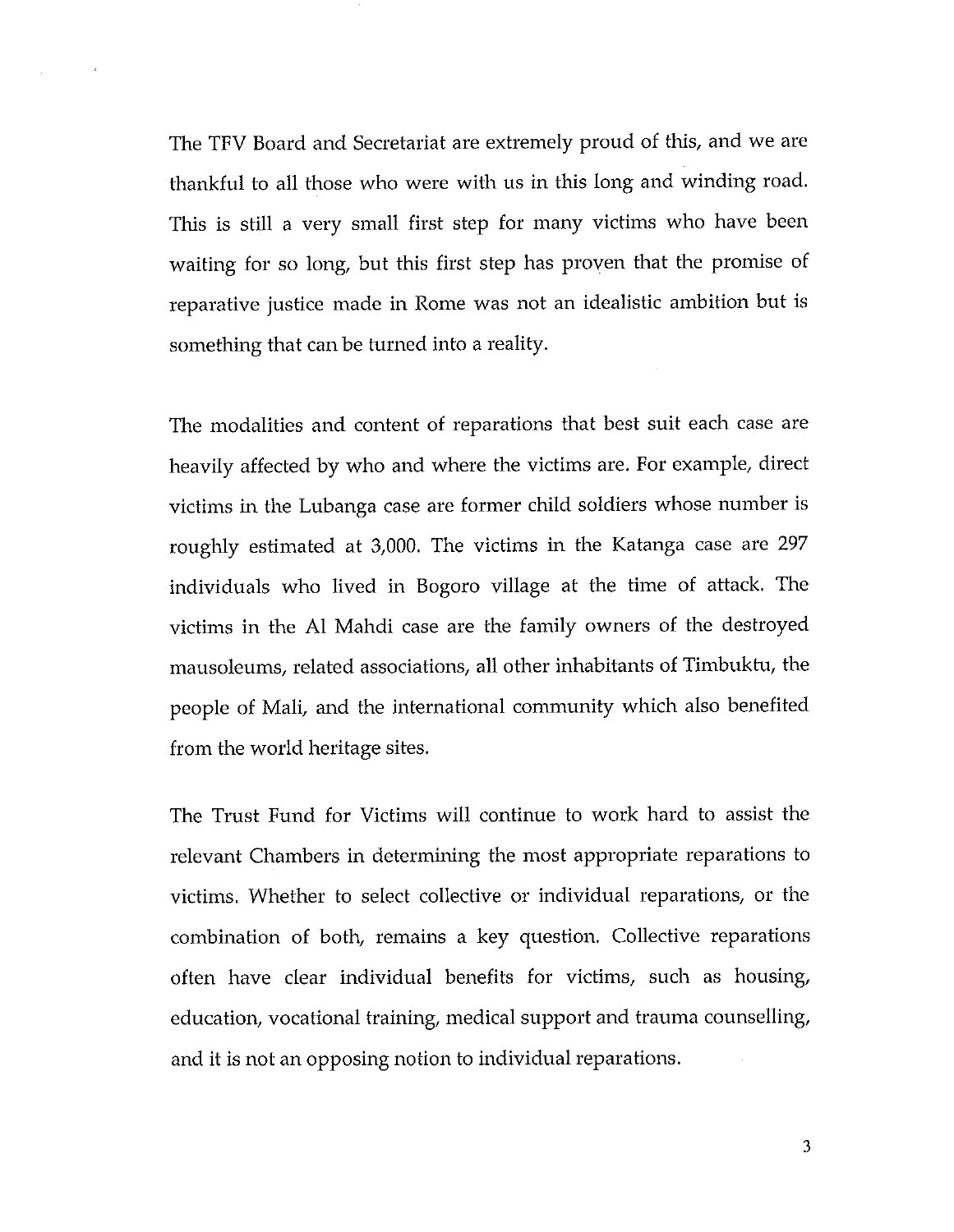Victims' harm from mass crimes not only destroy the lives of individual victims but also severely affect their families and communities. This phenomenon of multiplied harm is observed across all ICC situation countries, most typically in sexual and gender based violence suffered by women and girls, men and boys, causing division and stigma in the victims' families and communities. For this reason, collective reparations which provide positive impact on victims' communities are often necessary to help victims to return to their family and community, to prevent further discrimination and stigmatization, and to contribute to reconciliation and non-recurrence.

## Mr President,

I now turn to the activities under the assistance mandate. Subsequent to a successful completion of the first cycle of assistance programmes in northern Uganda and the DRC, the TFV has renewed its assistance programmes in these countries. It is also launching a new comprehensive assistance programme in Cote d'Ivoire this month, covering the entire territory of the country. In addition to programmatic assistance to victims, the TFV is discussing with Government authorities the possible modalities of TFV's technical assistance in relation to the delivery of national administrative reparations programmes. This is adding a new approach to the traditional modality of assistance through programmes, in recognition of the principle that States continue to bear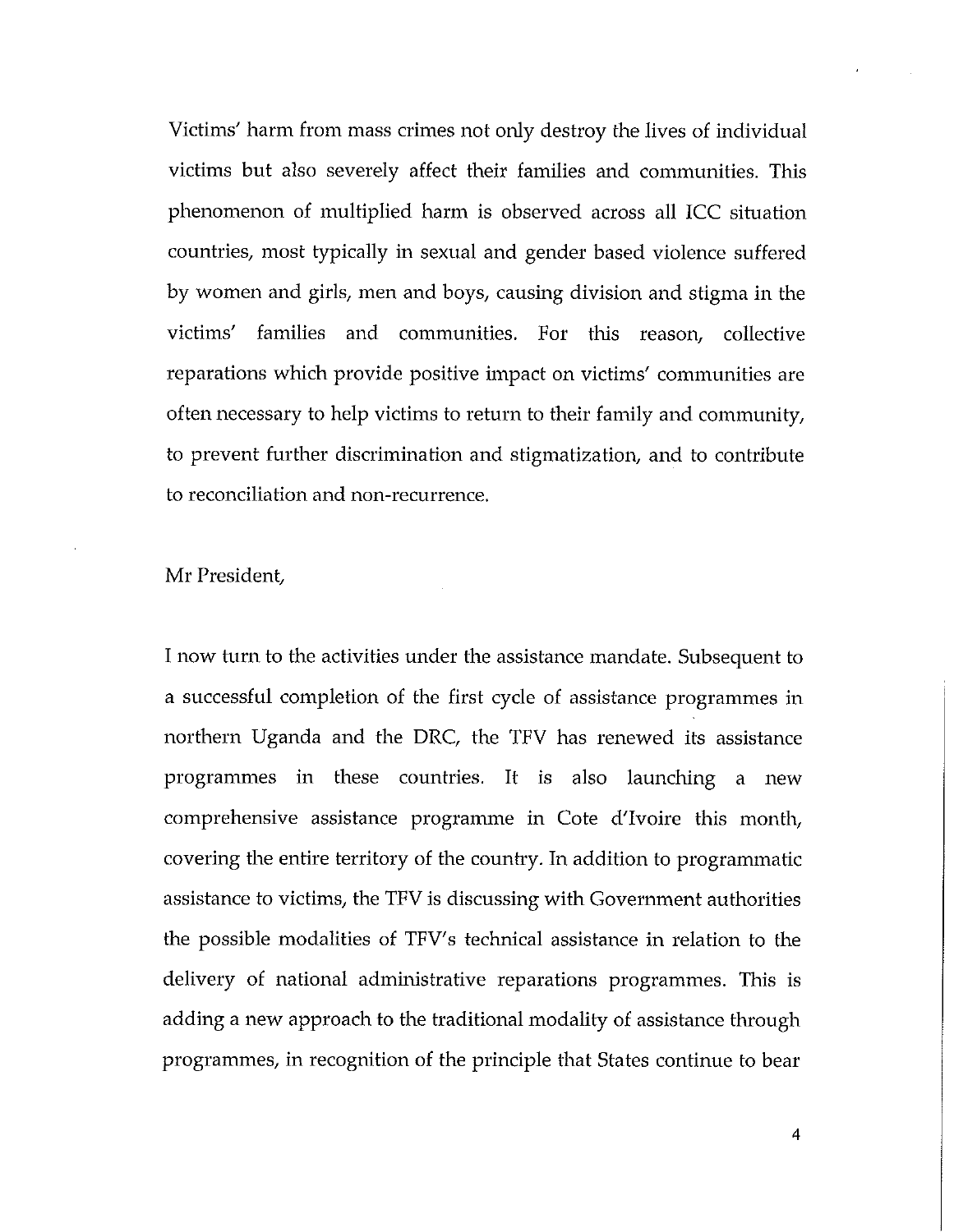primary responsibility to address the harm suffered by their citizens on their territory.

The TFV is also thinking about new country programmes in a few more situation countries subject to permitting security situations. For example, in October, the TFV joined the Court's mission to Georgia to start initial discussions on the possibility of its future intervention.

One of this year's highlights was the TFV's high-level field visit to the DRC and Uganda in February, in which I and my colleague Madam Mama Koite Doumbia joined. We had an honor to invite Madam President Fernandez in the Uganda part. Her participation in our visit confirmed that the Court and the TFV are literally working together for the common goal of reparative justice. I reiterate my sincere thanks to Madam President for joining us in Uganda to listen to victims' voices directly and talk to them personally.

Mr President,

In 2018, we will continue to work hard for the development and implementation of the three reparations orders. We are also expecting a new order in the Bemba case and maybe more.

The volume and complexity of work related to reparations mandate are huge and almost overwhelming for the limited resource capacity of the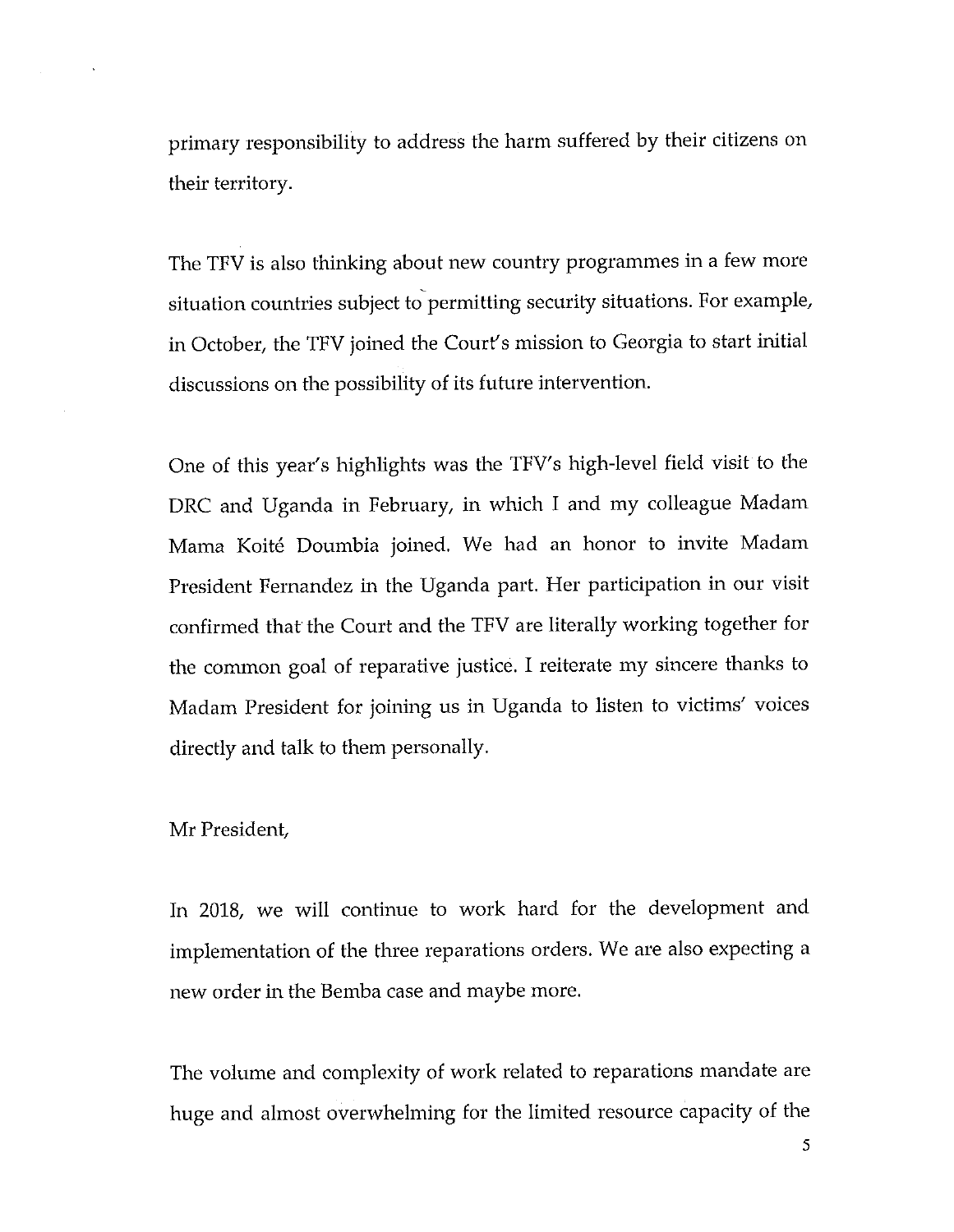TFV. To name a few, this includes legal submissions to relevant Chambers; the development and adaptation of a draft implementation plan, requiring frequent missions to the field to consult directly with victims and relevant authorities; competitive bidding procedures to identify the most suitable local implementing partners; and in certain delivery modalities, the direct on-site involvement of the TFV staff. Moreover, the workload arising from the reparations mandate is completely out of control for the TFV and is largely unpredictable both in its volume and pace.

The Board has witnessed and appreciated the efforts of the Secretariat to forge ever-closer working relationships with the Court's Registry and Chambers, the field offices, victims' counsels and the local and national authorities of the States concerned. Despite these organizational accomplishments that we are proud of, the pace of expansion of the TFV's activities under both mandates continues to grow.

However, the TFV cannot afford to reserve all its human and financial capacity for the reparations mandate, ignoring hundreds of thousands of victims who are waiting for the TFV's intervention under the assistance mandate.

The significance of assistance mandate remains unchanged, because usually it takes years for the Court to get to the reparations stage, and the scope of victims who benefit from reparations is limited to those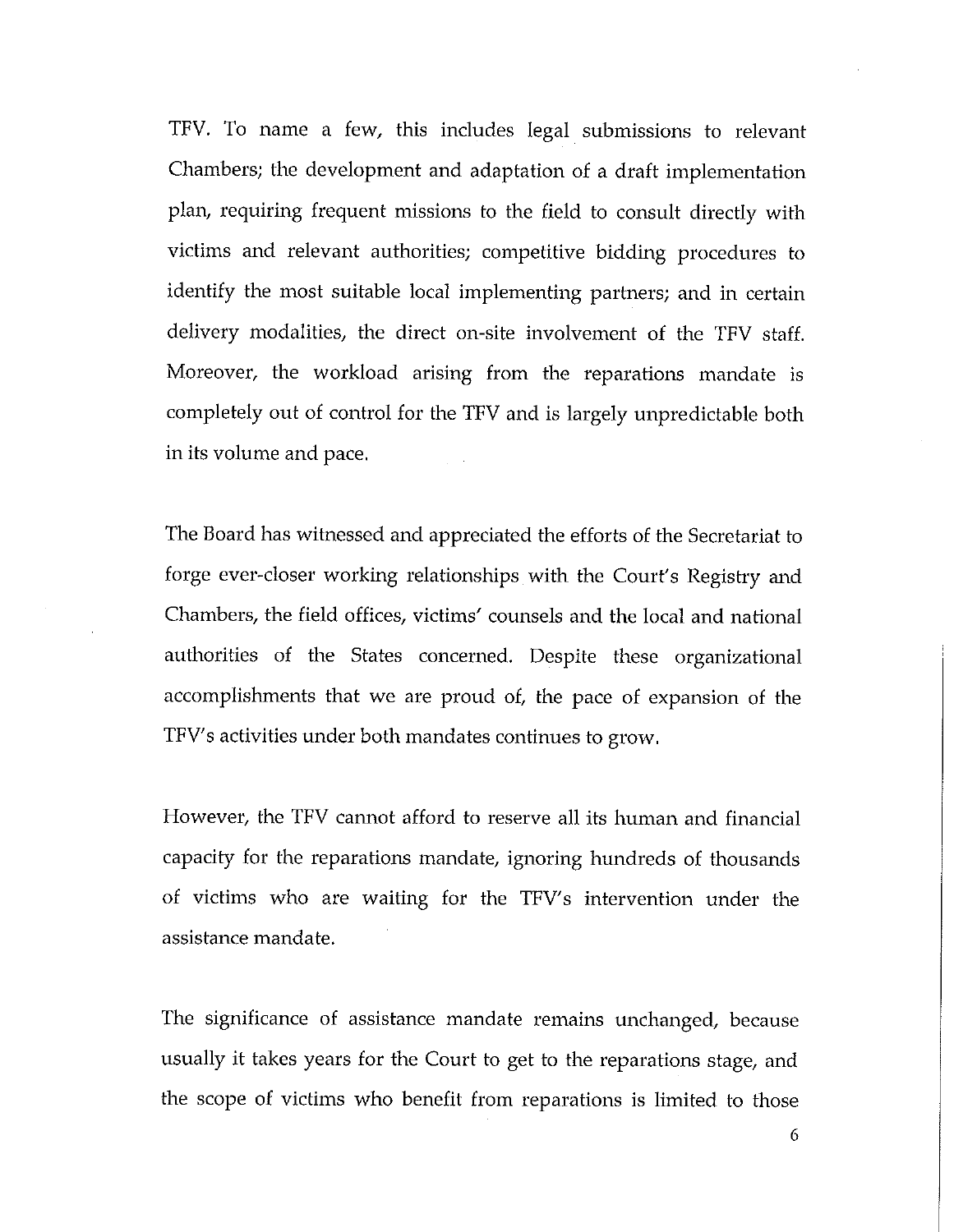whose sufferings were closely linked to the criminal charges. Since 2008, it was the assistance mandate which provided tangible assistance to over 400,000 victims in the absence of convictions and reparations orders by the Court. These gaps in time and scope will continue to exist maintaining the significance of the assistance mandate.

The budget proposals to fully realize the TFV Secretariat's restructuring to cope with these changing environments has been partially approved and partially rejected. The TFV needs the minimum delivery capacity to respond to pressing needs under the both mandates, and this has to be supported through the regular budget of the Court.

Voluntary contributions from the States Parties remain the main source of income for the TFV to support assistance mandate. In addition, voluntary contributions are often also the single source to make reparations orders a reality in case of indigency of the convicted person. So far, the amount of reparations orders are: 1 million euros for the Lubanga case, 1 million US dollars for the Katanga case, and 2.7 million euros for the Al Mahdi case. In all these cases, the TFV Board was requested by the relevant Chamber to consider complementing the awards in view of the indigency of the convicted, and the Board already announced to do so for the Lubanga and Katanga cases.

The TFV's reparations reserve of 5.5 million euros is running out quickly if the TFV is expected to complement all these standing awards in their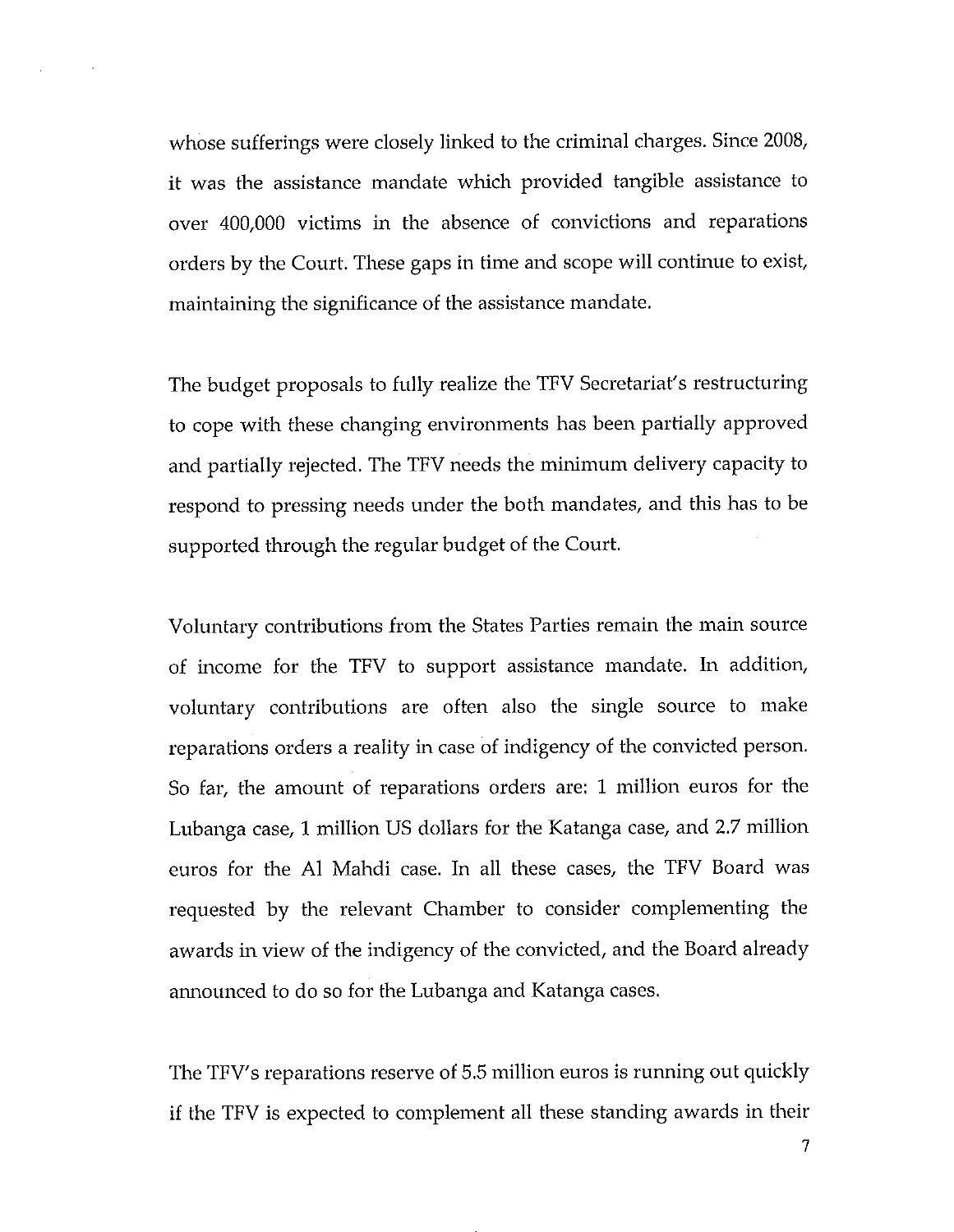entire amount. We expect in 2018 a reparations order for the Bemba case involving more than 5,000 victims. More cases will get to the reparations stage sooner or later.

The Board of Directors is extremely grateful to the States Parties who have made or pledged voluntary contributions. In terms of the total amount of contributions to this day, Sweden remains the top donor, followed by the United Kingdom, Germany, the Netherlands, Finland, Norway, France, Ireland, Australia, and Japan.

The Rome Statute's credibility in the eyes of the victims largely concerns the effective and meaningful delivery of reparative justice. A clear barometer of this is the ability of the TFV to keep the pace with the Court, in terms of jurisdictional development in situation countries and of reparations proceedings in individual cases. The TFV estimates - and this is a conservative estimate - that it needs to raise 30 million euros in the next four years to keep the pace with the Court and deliver reparative value to victims.

States Parties have recently received a letter from the TFV requesting donations earmarked for specific reparations awards - further to the example set by the Netherlands for the individual awards of symbolic compensation in the Katanga case - or for the replenishment of the TFV' s general reparations reserve.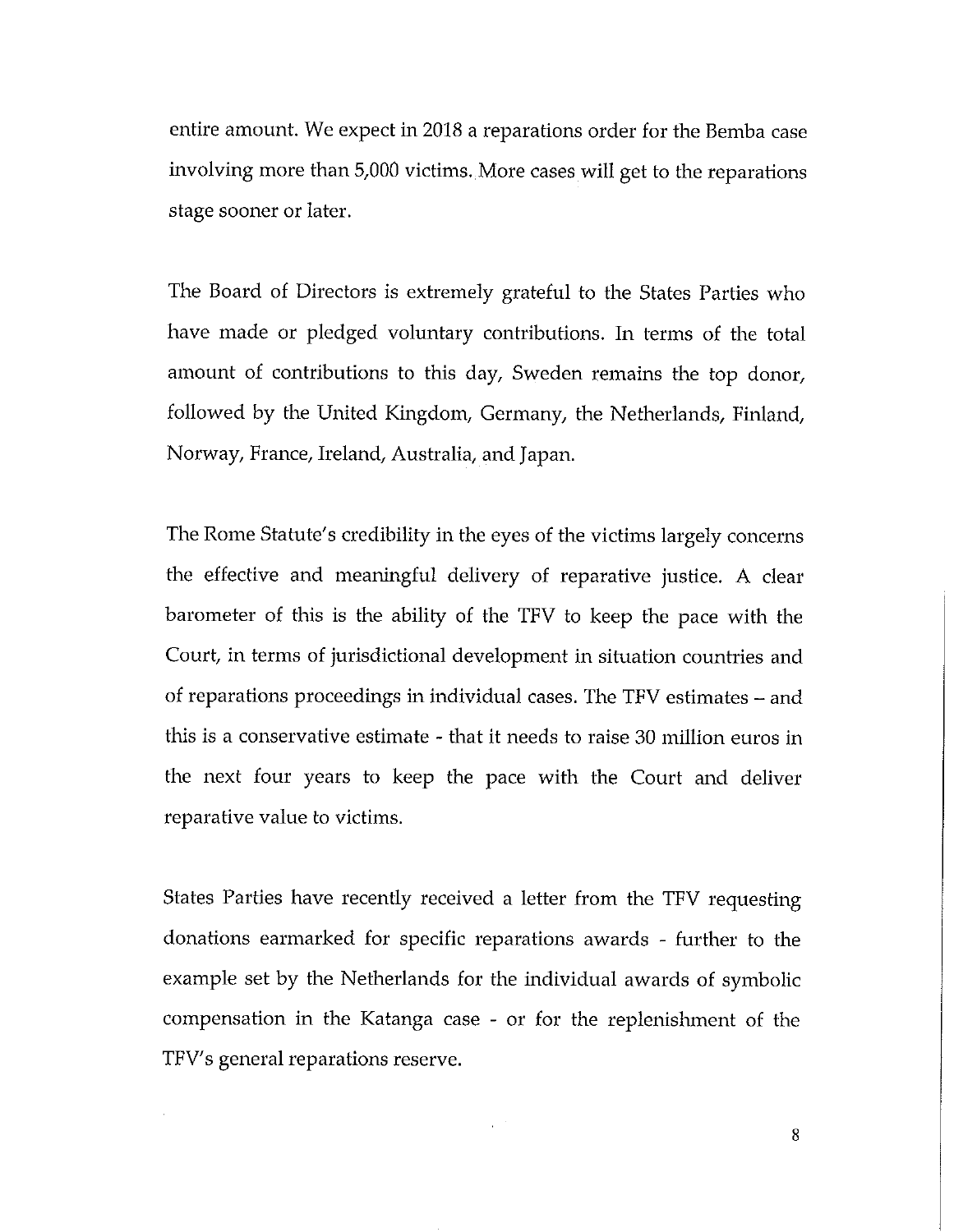Mr President,

Twenty years after Rome, the promise of reparative justice is finding its way from the Court room in The Hague all the way to where the victims are. Making reparative justice a reality for victims requires joint determination, perseverance and commitment and synergy of all of the Rome Statute's institutions: the Court, the Trust Fund for Victims, and the Assembly of States Parties.

The Trust Fund for Victims firmly believes that States Parties are the ultimate owners of the Rome Statute's spirit of reparative justice. I trust that the States Parties will continue to support the TFV in its continuous work to deliver justice to victims.

Thank you for your attention.

-- Check against delivery -